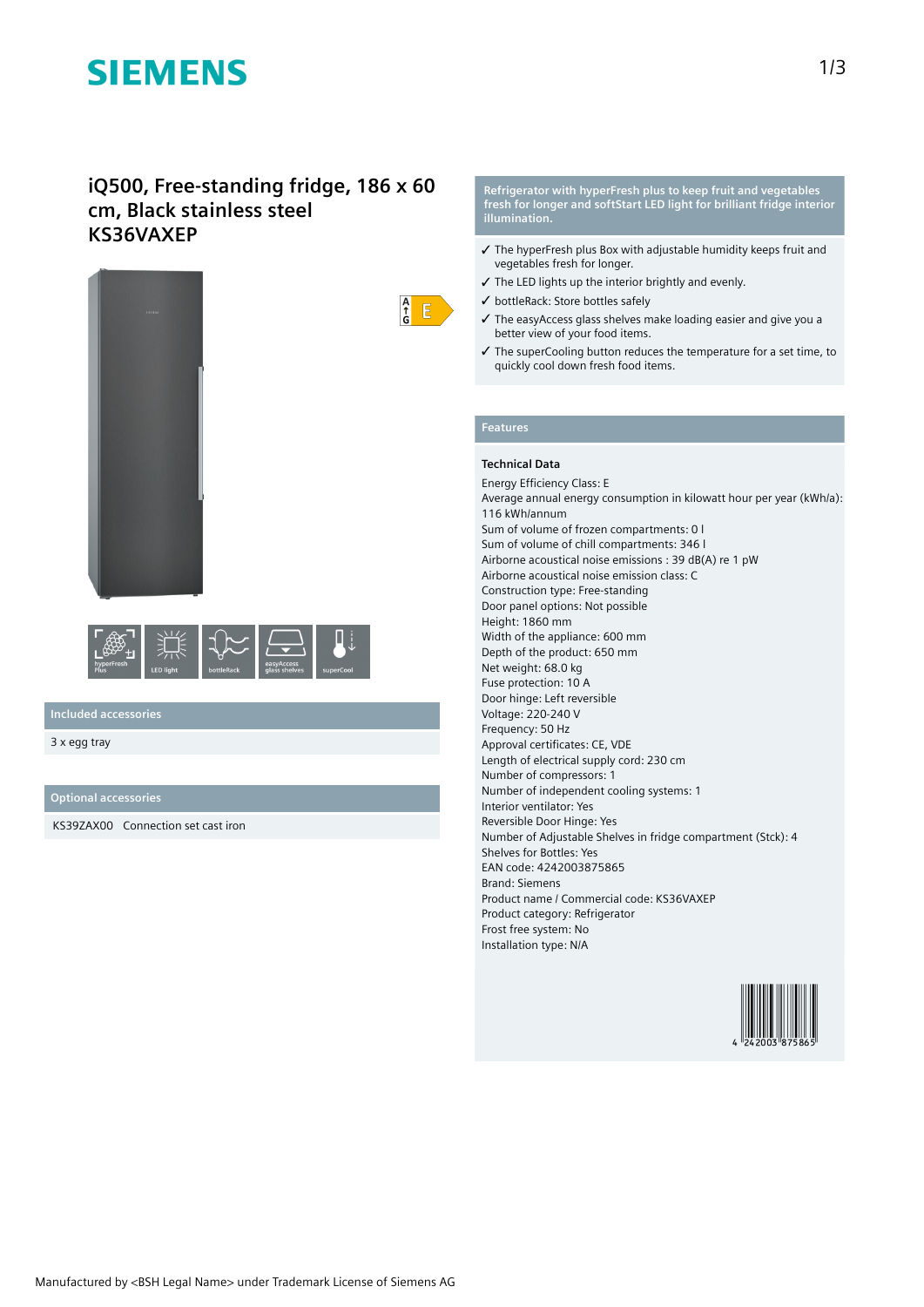# **SIEMENS**

# **iQ500, Free-standing fridge, 186 x 60 cm, Black stainless steel KS36VAXEP**

# **Features**

### **Functions**

- Black steel anti-fingerprint finish doors and cast iron side panels
- stainless steel vertical door handle
- Bright interior LED fridge light
- ●
- Interior design with metal applications

#### **Design features**

- Electronic LED display
- vitaControl constant temperature by intelligent sensor technology - Constant temperature control by intelligent sensor technology
- Super Cooling: automatic deactivation
- Acoustic open door warning system

## **Design features**

- Interior ventilator
- without
- Automatic defrost in fridge section
- 7 removable safety glass shelves of which 4 are easy pull out
- Bottle rack

●

● 5 door bins, including 1 with easyLift door tray and 1 dairy compartment in door

#### **Freshness System**

- 1 hyperFresh plus box with adjustable humidity keeps fruit and vegetables fresh for longer.
- 1 x humidity controlled vegetable/salad drawer on telescopic rails

#### **Dimension and installation**

● Dimensions: 186 cm H x 60 cm W x 65 cm D

#### **Key features - Fridge section**

- Left hinged, door reversible
- Height adjustable front feet
- Door opening: No side clearance needed at all. Full access to all drawers, door opening angle 90°.
- Transportation handles
- Connection value 90 W
- 220 240 V

## **Key features - Freezer section**

● 3 x egg tray

# **Included accessories**

#### **Country Specific Options**

- Based on the results of the standard 24-hour test. Actual consumption depends on usage/position of the appliance.
- To achieve the declared energy consumption, the attached distanceholders have to be used. As a result, the appliance depth increases by about 3.5 cm. The appliance used without the distance holder is fully functional, but has a slightly higher energy consumption.

### **Design features**

**Dimension and installation**

#### **Additional features**

**Performance and Consumption** ● EU19\_EEK\_D: E

- Total Volume : 346 l
- Net Fridge Volume : 346 l
- Net Freezer Volume : 0 l
- Annual Energy Consumption: 116 kWh/a
- Climate Class: SN-T
- Noise Level : 39 dB